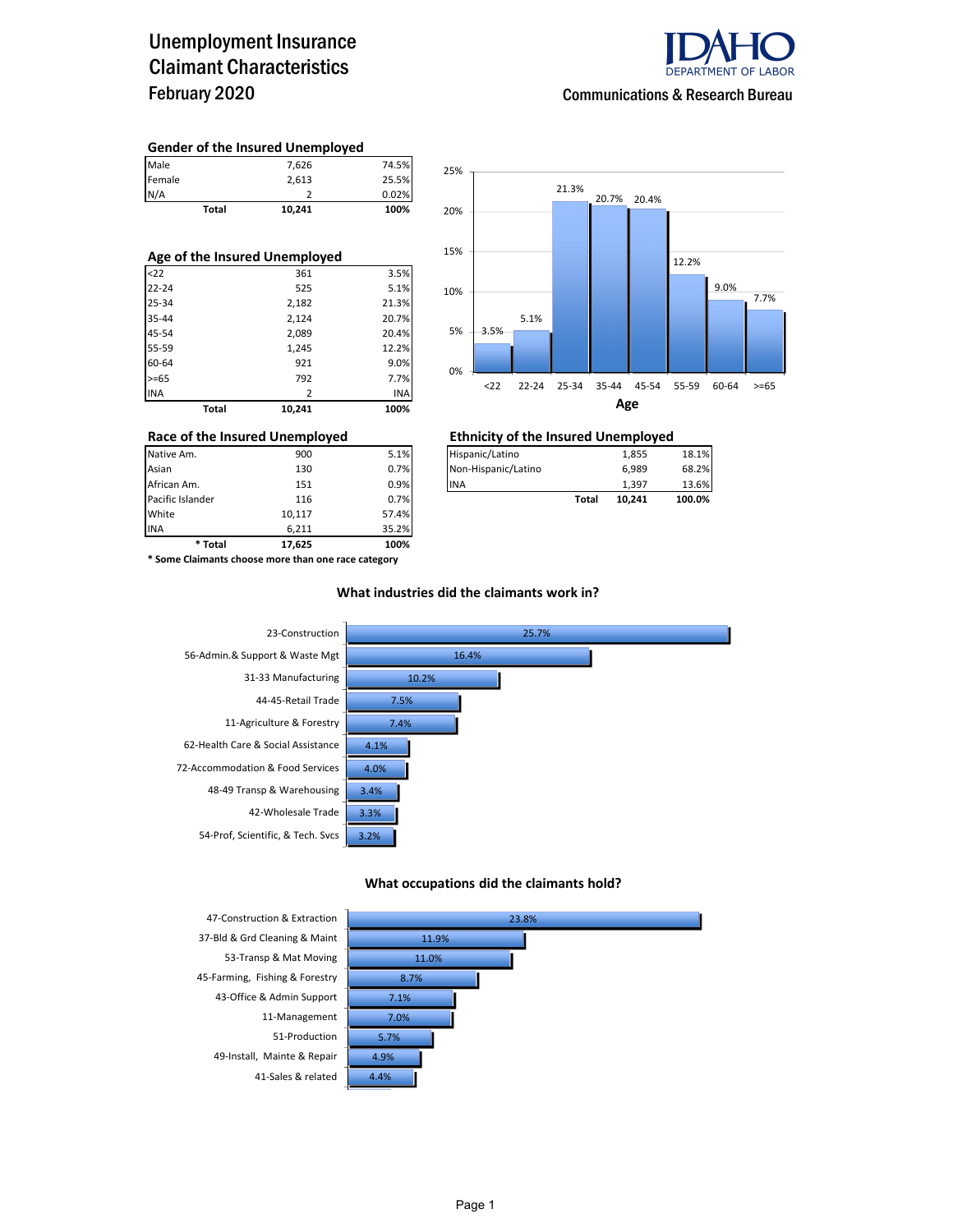# Unemployment Insurance Claimant Characteristics

## **DEPARTMENT OF LABOR** February 2020 **Communications & Research Bureau**

| <b>Demographics</b>                                          | <b>February</b> |       | January |       | <b>Monthly</b>    | <b>February</b> |       | Yearly            |
|--------------------------------------------------------------|-----------------|-------|---------|-------|-------------------|-----------------|-------|-------------------|
|                                                              | 2020            |       | 2019    |       | <b>Difference</b> | 2019            |       | <b>Difference</b> |
|                                                              |                 |       |         |       |                   |                 |       |                   |
| Gender:                                                      |                 |       |         |       |                   |                 |       |                   |
| Male                                                         | 7,626           | 74.5% | 8,041   | 74.9% | $-415$            | 8,201           | 75.1% | $-575$            |
| Female                                                       | 2,613           | 25.5% | 2,689   | 25.1% | $-76$             | 2,714           | 24.9% | $-101$            |
| <b>INA</b>                                                   | $\overline{2}$  | 0.0%  | 3       | 0.0%  | $-1$              | $\mathbf 0$     | 0.0%  |                   |
| Total                                                        | 10,241          |       | 10,733  |       | $-492$            | 10,915          |       | $-674$            |
| Race: NOTE: Claimants may choose more than one Race category |                 |       |         |       |                   |                 |       |                   |
| Native American                                              | 900             | N/A   | 953     | N/A   | $-53$             | 899             | N/A   | $\mathbf{1}$      |
| Asian                                                        | 130             | N/A   | 150     | N/A   | $-20$             | 201             | N/A   | $-71$             |
| African American                                             | 151             | N/A   | 232     | N/A   | $-81$             | 185             | N/A   | $-34$             |
| Pacific Islander                                             | 116             | N/A   | 123     | N/A   | $-7$              | 138             | N/A   | $-22$             |
| White                                                        | 10,117          | N/A   | 10,026  | N/A   | 91                | 6,386           | N/A   | 3731              |
| <b>INA</b>                                                   | 6,211           | N/A   | 6,485   | N/A   | $-274$            | 6,149           | N/A   | 62                |
|                                                              |                 |       |         |       |                   |                 |       |                   |
| <b>Ethnicity:</b>                                            |                 |       |         |       |                   |                 |       |                   |
| Hispanic/Latino                                              | 1,855           | 18.1% | 1,904   | 17.7% | $-49$             | 1,906           | 17.5% | $-51$             |
| Non-Hispanic/Latino                                          | 6,989           | 68.2% | 7,342   | 68.4% | $-353$            | 7,418           | 68.0% | $-429$            |
| <b>INA</b>                                                   | 1,397           | 13.6% | 1,487   | 13.9% | $-90$             | 1,591           | 14.6% | $-194$            |
|                                                              |                 |       |         |       |                   |                 |       |                   |
| Age:                                                         |                 |       |         |       |                   |                 |       |                   |
| $22$                                                         | 361             | 3.5%  | 402     | 3.7%  | $-41$             | 391             | 3.6%  | $-30$             |
| $22 - 24$                                                    | 525             | 5.1%  | 566     | 5.3%  | $-41$             | 568             | 5.2%  | $-43$             |
| 25-34                                                        | 2,182           | 21.3% | 2,366   | 22.0% | $-184$            | 2,316           | 21.2% | $-134$            |
| 35-44                                                        | 2,124           | 20.7% | 2,227   | 20.7% | $-103$            | 2,259           | 20.7% | $-135$            |
| 45-54                                                        | 2,089           | 20.4% | 2,180   | 20.3% | $-91$             | 2,303           | 21.1% | $-214$            |
| 55-59                                                        | 1,245           | 12.2% | 1,234   | 11.5% | 11                | 1,286           | 11.8% | $-41$             |
| 60-64                                                        | 921             | 9.0%  | 919     | 8.6%  | $\overline{2}$    | 990             | 9.1%  | $-69$             |
| $>= 65$                                                      | 792             | 7.7%  | 837     | 7.8%  | $-45$             | 800             | 7.3%  | -8                |
| <b>Total</b>                                                 | 10,239          |       | 10,731  |       | $-492$            | 10,913          |       | $-674$            |